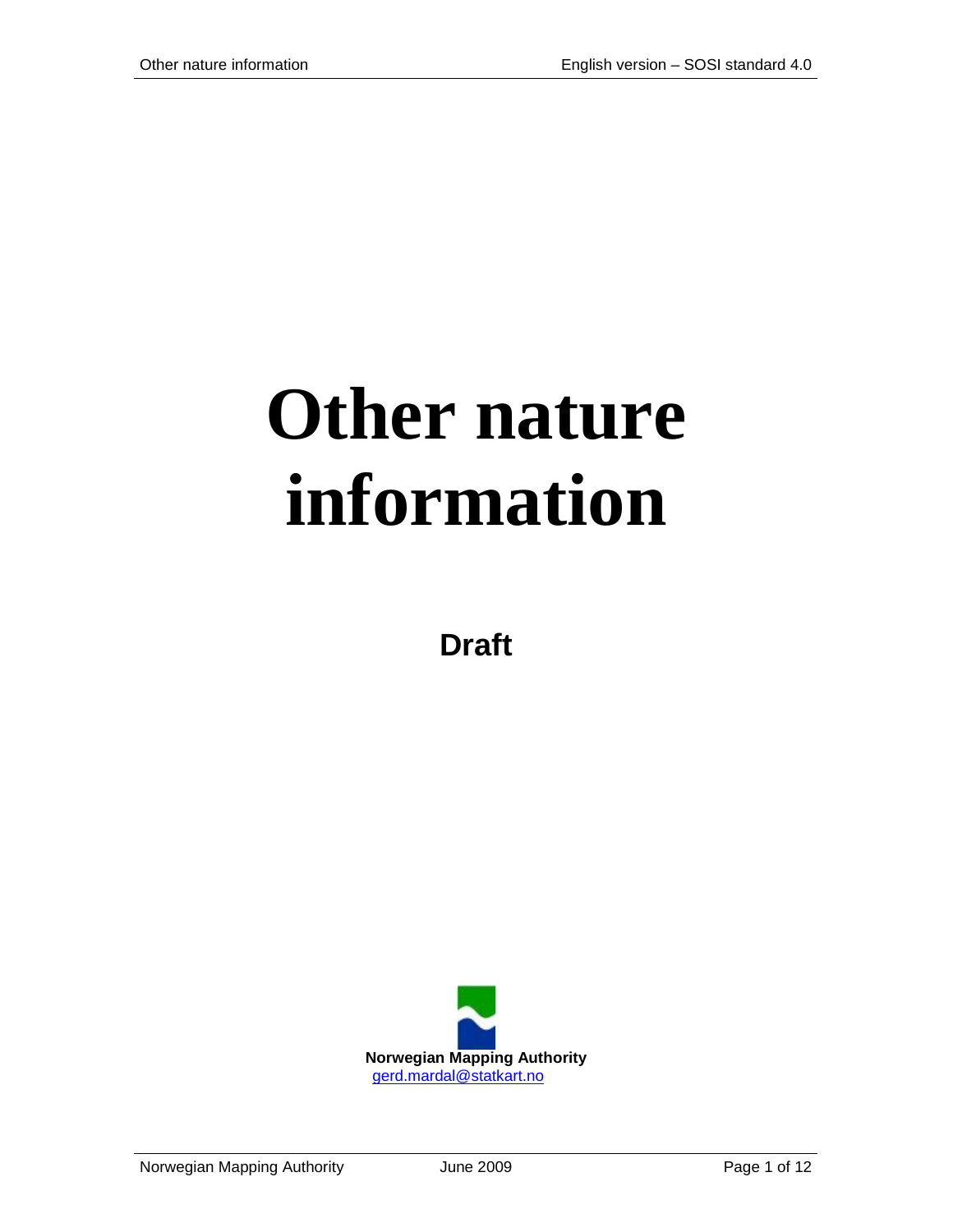# **Table of contents**

| 1.1      |                                                                    |
|----------|--------------------------------------------------------------------|
| 1.2      |                                                                    |
| 1.2.1    |                                                                    |
| 1.2.2    |                                                                    |
| 1.2.3    |                                                                    |
| 1.2.4    |                                                                    |
| 1.2.5    |                                                                    |
| 1.2.6    |                                                                    |
| 1.2.7    |                                                                    |
| 1.2.8    |                                                                    |
| 1.2.9    |                                                                    |
| 1.2.10   |                                                                    |
| 1.2.11   |                                                                    |
| 1.2.12   |                                                                    |
| 1.2.13   |                                                                    |
| 1.2.14   |                                                                    |
| 1.2.15   |                                                                    |
| 1.2.16   |                                                                    |
| 1.2.17   |                                                                    |
| 1.2.18   |                                                                    |
| 1.2.19   |                                                                    |
| 1.2.20   |                                                                    |
| 1.2.21   | Association << Topo>> ProtectiveForest-ProtectiveForestBoundary  9 |
| 1222     |                                                                    |
| 1.2.23   |                                                                    |
| 1.2.24   |                                                                    |
| 1.2.24.1 |                                                                    |
| 1.2.24.2 |                                                                    |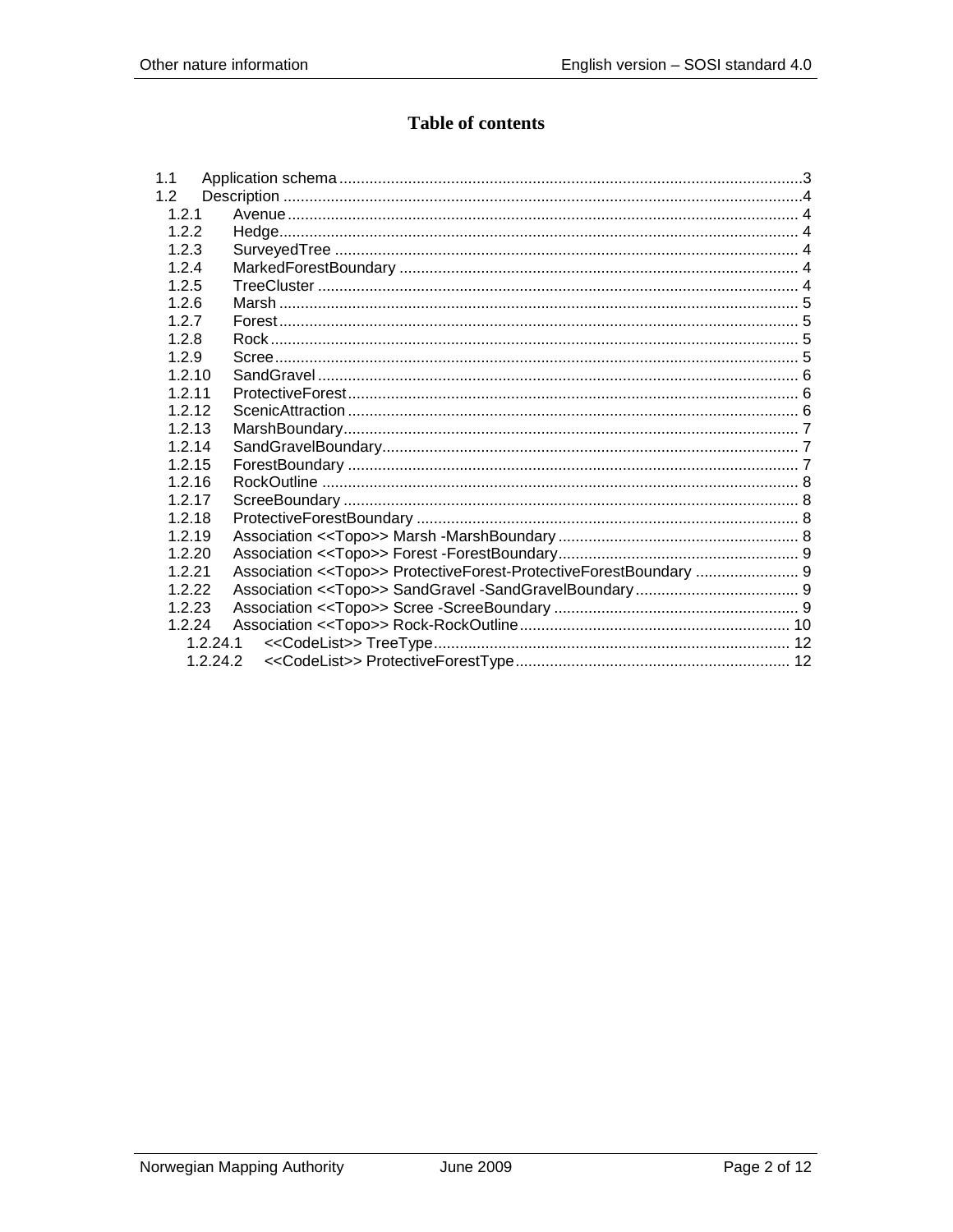### <span id="page-2-0"></span>**1.1 Application schema**



#### **Codelists**

| < <codelist>&gt;</codelist>   | < <codelist>&gt;</codelist> |
|-------------------------------|-----------------------------|
| TreeType                      | ProtectiveForestType        |
| $+$ Unclassified /unknown = 1 | $+$ Mountainous = 1         |
| $+$ Coniferous = 2            | $+$ Coastal = 2             |
| $+$ Deciduous = 3             | $+$ North = 3               |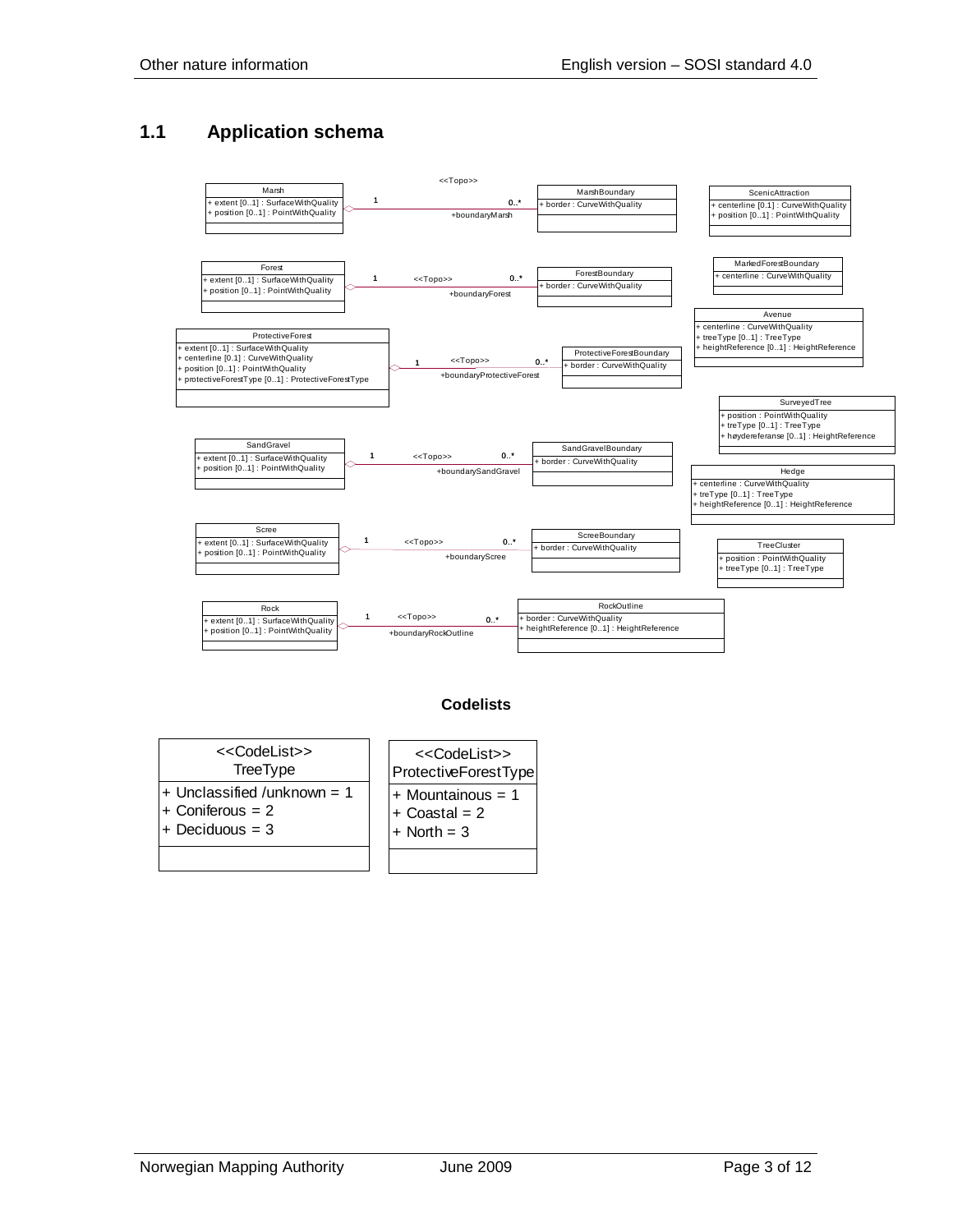# <span id="page-3-0"></span>**1.2 Description**

# <span id="page-3-1"></span>**1.2.1 Avenue**

| No. | Name/<br>Role name     | Description                                          | Obligation/<br>Condition | Maximum<br>Occurrenc | <b>Type</b>                 | Constraint |
|-----|------------------------|------------------------------------------------------|--------------------------|----------------------|-----------------------------|------------|
|     |                        |                                                      |                          | е                    |                             |            |
|     | <b>Class</b><br>Avenue | trees planted along all<br>types of roads            |                          |                      |                             |            |
| 1.1 | centerline             | course followed by the<br>central part of the object |                          |                      | <b>CurveWithQual</b><br>itv |            |
| 1.2 | treeType               | ?? current/relevant tree<br>type                     | $\Omega$                 |                      | TreeType                    |            |
| 1.3 | heightReference        |                                                      |                          |                      | HeightReferen<br>ce         |            |

#### <span id="page-3-2"></span>**1.2.2 Hedge**

| No  | Name/<br>Role name    | Description                                          | Obligation/<br>Condition | Maximum<br>Occurrenc<br>е | <b>Type</b>                 | Constraint |
|-----|-----------------------|------------------------------------------------------|--------------------------|---------------------------|-----------------------------|------------|
| 2   | <b>Class</b><br>Hedge | planted bushes forming a<br>hedge                    |                          |                           |                             |            |
| 2.1 | centerline            | course followed by the<br>central part of the object |                          |                           | <b>CurveWithQual</b><br>itv |            |
| 2.2 | treType               | aktuell tretype                                      |                          |                           | TreeType                    |            |
| 2.3 | heightReference       |                                                      |                          |                           | HeightReferen<br>ce         |            |

#### <span id="page-3-3"></span>**1.2.3 SurveyedTree**

| No             | Name/<br>Role name | Description               | Obligation/   Maximum<br>Condition | Occurrenc | Type           | Constraint |
|----------------|--------------------|---------------------------|------------------------------------|-----------|----------------|------------|
|                |                    |                           |                                    | е         |                |            |
| $\overline{3}$ | Class              | individually marked trees |                                    |           |                |            |
|                | SurveyedTree       |                           |                                    |           |                |            |
| 3.1            | position           | location where the object |                                    |           | PointWithQuali |            |
|                |                    | exists                    |                                    |           |                |            |
| 3.2            | treType            | aktuell tretype           |                                    |           | TreeType       |            |
| 3.3            | høydereferanse     |                           |                                    |           | HeightReferen  |            |
|                |                    |                           |                                    |           | ce             |            |

# <span id="page-3-4"></span>**1.2.4 MarkedForestBoundary**

| No             | Name/                                    | Description                                          | Obligation/   Maximum |           | Type                        | Constraint |
|----------------|------------------------------------------|------------------------------------------------------|-----------------------|-----------|-----------------------------|------------|
|                | Role name                                |                                                      | Condition             | Occurrenc |                             |            |
|                |                                          |                                                      |                       | е         |                             |            |
| $\overline{4}$ | <b>Class</b><br>MarkedForestBo<br>undary | distinct boundary between<br>forest and other area   |                       |           |                             |            |
| 4.1            | centerline                               | course followed by the<br>central part of the object |                       |           | <b>CurveWithQual</b><br>itv |            |

#### <span id="page-3-5"></span>**1.2.5 TreeCluster**

| .<br>Nc<br>Maximum<br>Name/<br><b>VDE</b><br>$-$<br>scription<br>.<br>៶៲<br>.<br>بدر<br>эноаг<br>JOHZ.<br>. ав.<br><b>1.51</b> |
|--------------------------------------------------------------------------------------------------------------------------------|
|--------------------------------------------------------------------------------------------------------------------------------|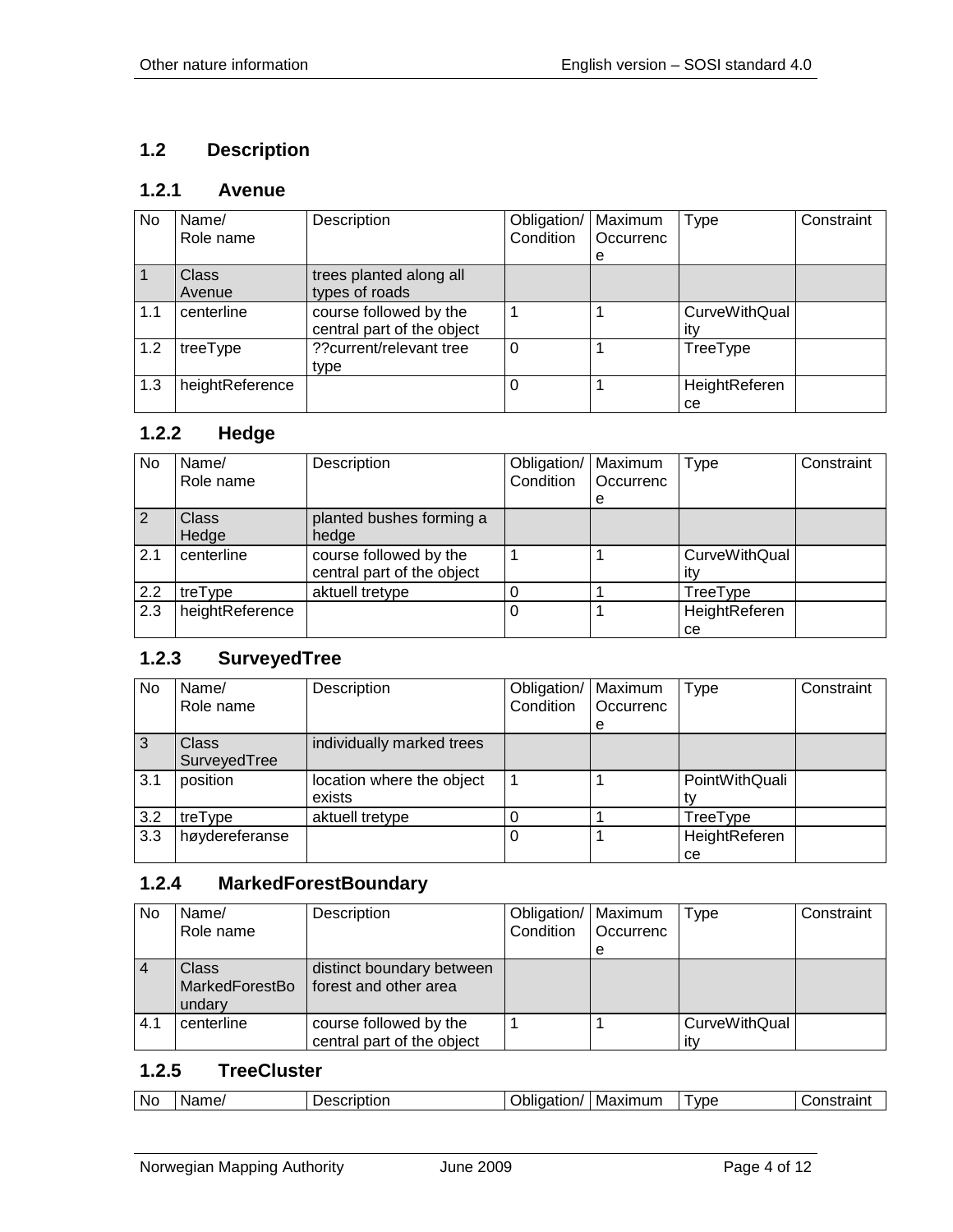|     | Role name          |                               | Condition | l Occurrenc |                |  |
|-----|--------------------|-------------------------------|-----------|-------------|----------------|--|
|     |                    |                               |           |             |                |  |
| C   | Class              | single tree or trees in small |           |             |                |  |
|     | <b>TreeCluster</b> | groups                        |           |             |                |  |
| 5.1 | position           | location where the object     |           |             | PointWithQuali |  |
|     |                    | exists                        |           |             |                |  |
| 5.2 | treeType           | aktuell tretype               |           |             | TreeType       |  |

#### <span id="page-4-0"></span>**1.2.6 Marsh**

| No. | Name/<br>Role name    | Description                                      | Obligation/<br>Condition | Maximum<br>Occurrenc<br>е | <b>Type</b>                   | Constraint       |
|-----|-----------------------|--------------------------------------------------|--------------------------|---------------------------|-------------------------------|------------------|
| 6   | Class<br>Marsh        | open, non-forested area<br>with marsh vegetation |                          |                           |                               |                  |
| 6.1 | extent                | area over which an object<br>extends             | . 0                      |                           | <b>SurfaceWithQu</b><br>ality |                  |
| 6.2 | position              | location where the object<br>exists              | $\Omega$                 |                           | PointWithQuali                |                  |
| 6.3 | Role<br>boundaryMarsh |                                                  |                          | N                         | MarshBoundar                  | Aggregrati<br>on |

### <span id="page-4-1"></span>**1.2.7 Forest**

| No             | Name/                  | Description                                                                                     | Obligation/ | Maximum   | <b>Type</b>                   | Constraint |
|----------------|------------------------|-------------------------------------------------------------------------------------------------|-------------|-----------|-------------------------------|------------|
|                | Role name              |                                                                                                 | Condition   | Occurrenc |                               |            |
|                |                        |                                                                                                 |             | е         |                               |            |
| $\overline{7}$ | <b>Class</b><br>Forest | all types of forest land,<br>such as coniferous forest,<br>deciduous forest and<br>mixed forest |             |           |                               |            |
| 7.1            | extent                 | area over which an object<br>extends                                                            | $\Omega$    |           | <b>SurfaceWithQu</b><br>ality |            |
| 7.2            | position               | location where the object<br>exists                                                             | $\Omega$    |           | PointWithQuali<br>tv          |            |
| 7.3            | Role                   |                                                                                                 | 0           | N         | ForestBoundar                 | Aggregrati |
|                | boundaryForest         |                                                                                                 |             |           |                               | on         |

#### <span id="page-4-2"></span>**1.2.8 Rock**

| <b>No</b>      | Name/<br>Role name              | Description                          | Obligation/<br>Condition | Maximum<br>Occurrenc<br>e | <b>Type</b>            | Constraint       |
|----------------|---------------------------------|--------------------------------------|--------------------------|---------------------------|------------------------|------------------|
| $\overline{8}$ | Class<br>Rock                   | marked rock                          |                          |                           |                        |                  |
| 8.1            | extent                          | area over which an object<br>extends | $\Omega$                 |                           | SurfaceWithQu<br>ality |                  |
| 8.2            | position                        | location where the object<br>exists  | $\mathbf 0$              |                           | PointWithQuali         |                  |
| 8.3            | Role<br>boundaryRockOu<br>tline |                                      | $\Omega$                 | N                         | <b>RockOutline</b>     | Aggregrati<br>on |

#### <span id="page-4-3"></span>**1.2.9 Scree**

| <b>No</b> | Name/        | Description | Obligation/ | Maximum          | I ype | Constraint |
|-----------|--------------|-------------|-------------|------------------|-------|------------|
|           | Role<br>name |             | じondition   | <b>Occurrenc</b> |       |            |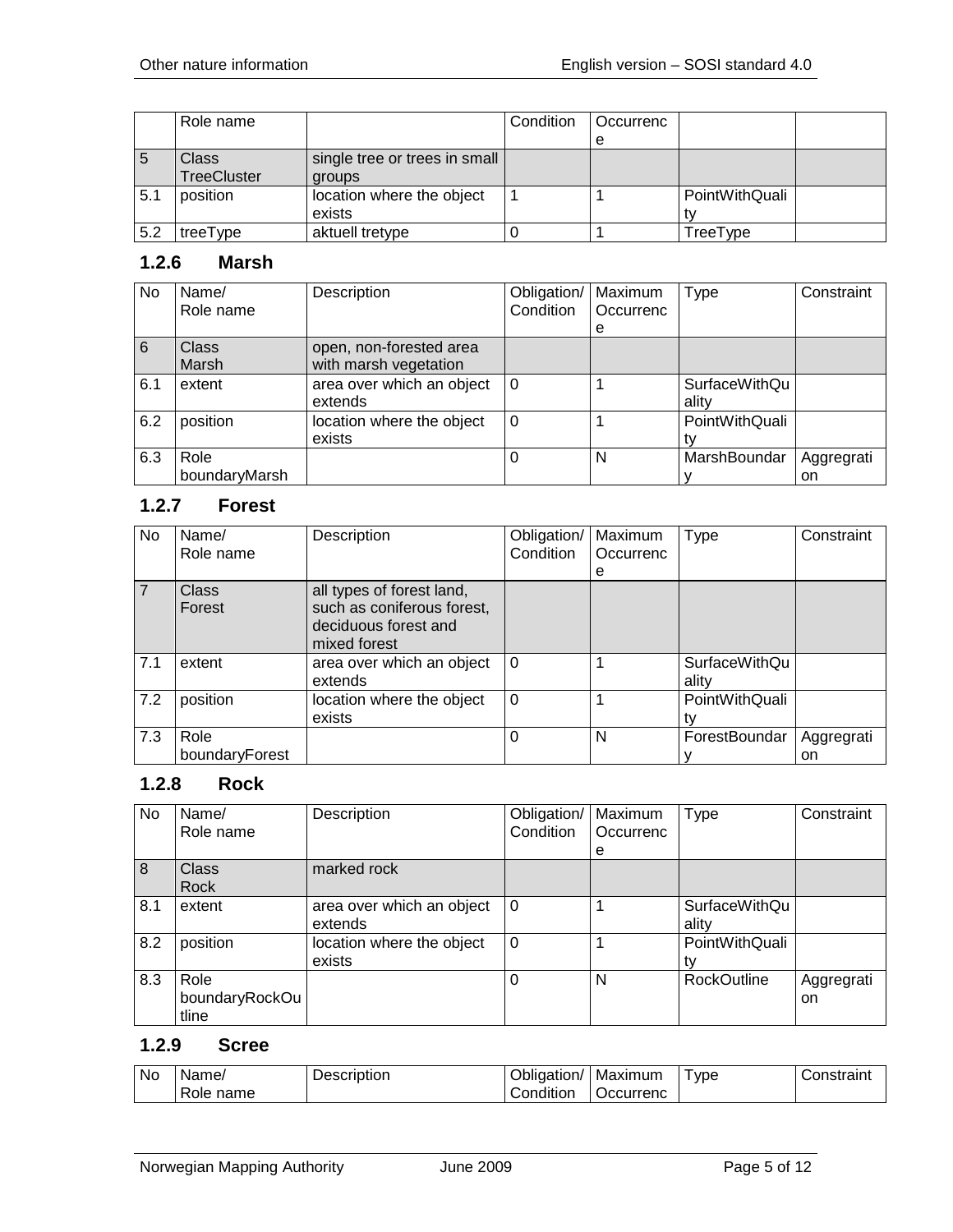|     |                       |                                      |     | е |                        |                  |
|-----|-----------------------|--------------------------------------|-----|---|------------------------|------------------|
| 9   | Class<br><b>Scree</b> | screes, rocky areas                  |     |   |                        |                  |
| 9.1 | extent                | area over which an object<br>extends | l 0 |   | SurfaceWithQu<br>ality |                  |
| 9.2 | position              | location where the object<br>exists  |     |   | PointWithQuali         |                  |
| 9.3 | Role<br>boundaryScree |                                      |     | N | ScreeBoundar           | Aggregrati<br>on |

#### <span id="page-5-0"></span>**1.2.10 SandGravel**

| No  | Name/          | Description               | Obligation/ | Maximum   | Type           | Constraint |
|-----|----------------|---------------------------|-------------|-----------|----------------|------------|
|     | Role name      |                           | Condition   | Occurrenc |                |            |
|     |                |                           |             | e         |                |            |
| 10  | <b>Class</b>   | sand and gravel areas     |             |           |                |            |
|     | SandGravel     | without forest            |             |           |                |            |
| 10. | extent         | area over which an object | $\Omega$    |           | SurfaceWithQu  |            |
|     |                | extends                   |             |           | ality          |            |
| 10. | position       | location where the object | $\Omega$    |           | PointWithQuali |            |
| 2   |                | exists                    |             |           |                |            |
| 10. | Role           |                           | $\Omega$    | N         | SandGravelBo   | Aggregrati |
| 3   | boundarySandGr |                           |             |           | undary         | on         |
|     | avel           |                           |             |           |                |            |

#### <span id="page-5-1"></span>**1.2.11 ProtectiveForest**

| No       | Name/<br>Role name                   | Description                                                                                                                                                                                                                           | Obligation/<br>Condition | Maximum<br>Occurrenc<br>е | Type                            | Constraint       |
|----------|--------------------------------------|---------------------------------------------------------------------------------------------------------------------------------------------------------------------------------------------------------------------------------------|--------------------------|---------------------------|---------------------------------|------------------|
| 11       | Class<br><b>ProtectiveForest</b>     | forest which forms<br>protection against other<br>forest or natural hazards,<br>as well as areas up<br>towards the mountains or<br>out towards the sea where<br>the forest is vulnerable,<br>and could be damaged by<br>maltreatment. |                          |                           |                                 |                  |
| 11.      | extent                               | area over which an object<br>extends                                                                                                                                                                                                  | $\Omega$                 | 1                         | <b>SurfaceWithQu</b><br>ality   |                  |
| 11.<br>2 | centerline                           | course followed by the<br>central part of the Object                                                                                                                                                                                  | $\Omega$                 | 1                         | <b>CurveWithQual</b><br>ity     |                  |
| 11.<br>3 | position                             | location where the object<br>exists                                                                                                                                                                                                   | $\mathbf 0$              | 1                         | PointWithQuali<br>tv            |                  |
| 11.<br>4 | protectiveForestT<br>ype             |                                                                                                                                                                                                                                       | $\Omega$                 | 1                         | <b>ProtectiveFore</b><br>stType |                  |
| 11.<br>5 | Role<br>boundaryProtecti<br>veForest |                                                                                                                                                                                                                                       | $\Omega$                 | N                         | ProtectiveFore<br>stBoundary    | Aggregrati<br>on |

#### <span id="page-5-2"></span>**1.2.12 ScenicAttraction**

| No | Name/<br>Role name | Description            | Obligation/   Maximum<br>l Condition | <b>Occurrenc</b> | Type | Constraint |
|----|--------------------|------------------------|--------------------------------------|------------------|------|------------|
|    |                    |                        |                                      |                  |      |            |
| 12 | Class              | sights and attractions |                                      |                  |      |            |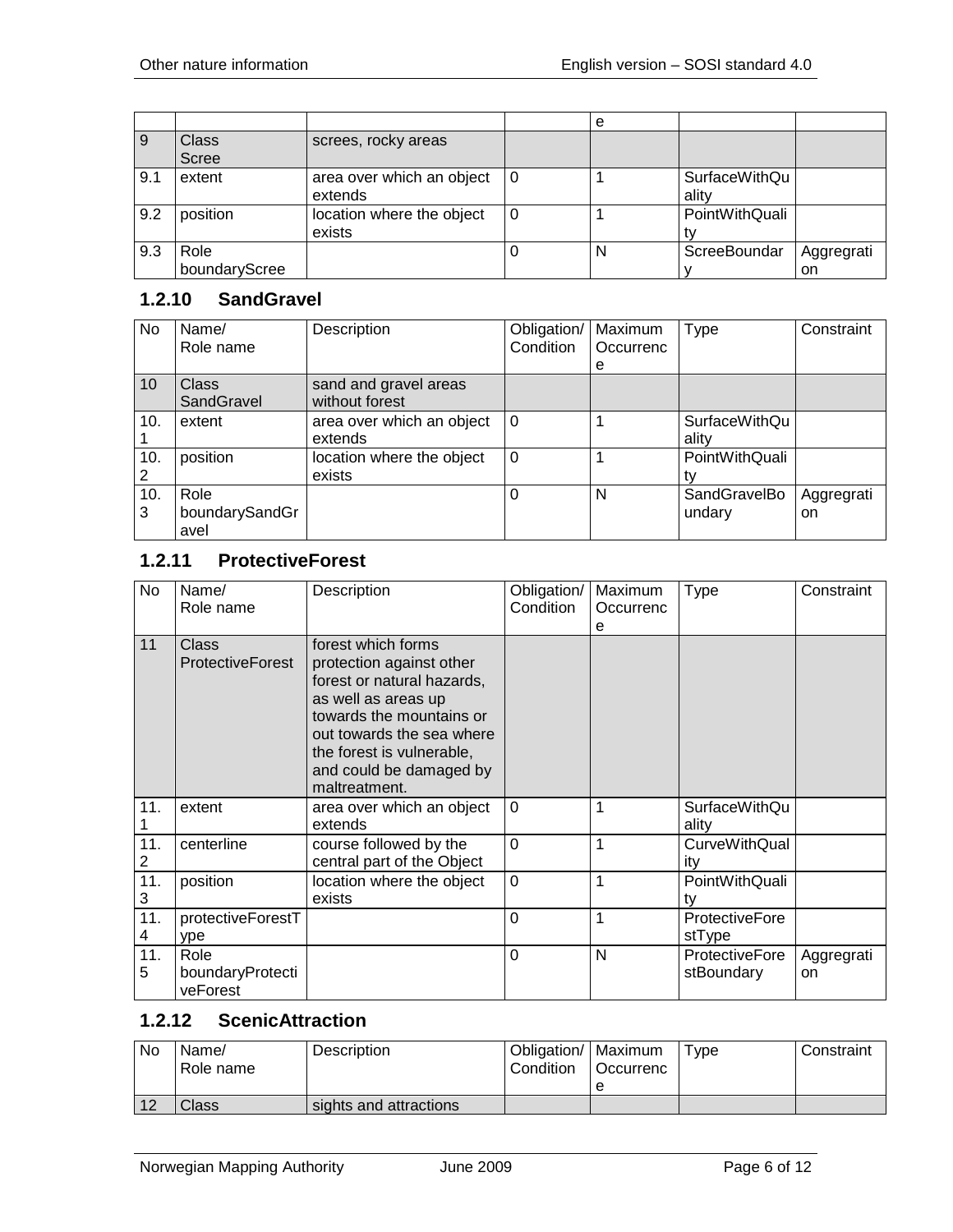|     | ScenicAttraction | which are of general<br>interest and which are not<br>covered by preservation<br>object types such as<br>cultural heritage site or<br>natural monument |  |                |  |
|-----|------------------|--------------------------------------------------------------------------------------------------------------------------------------------------------|--|----------------|--|
| 12. | centerline       | course followed by the                                                                                                                                 |  | CurveWithQual  |  |
|     |                  | central part of the Object                                                                                                                             |  |                |  |
| 12. | position         | location where the object                                                                                                                              |  | PointWithQuali |  |
|     |                  | exists                                                                                                                                                 |  |                |  |

#### <span id="page-6-0"></span>**1.2.13 MarshBoundary**

| No       | Name/<br>Role name            | Description                                                                     | Obligation/<br>Condition | Maximum<br>Occurrenc<br>e | Type                        | Constraint |
|----------|-------------------------------|---------------------------------------------------------------------------------|--------------------------|---------------------------|-----------------------------|------------|
| 13       | <b>Class</b><br>MarshBoundary | delimitation of a marsh                                                         |                          |                           |                             |            |
| 13.      | border                        | course following the<br>transition between<br>different real world<br>phenomena |                          |                           | <b>CurveWithQual</b><br>ity |            |
| 13.<br>2 | Role<br>(unnamed)<br>Marsh    |                                                                                 |                          |                           | Marsh                       |            |

#### <span id="page-6-1"></span>**1.2.14 SandGravelBoundary**

| No       | Name/<br>Role name                            | Description                                                                     | Obligation/<br>Condition | Maximum<br>Occurrenc | <b>Type</b>                 | Constraint |
|----------|-----------------------------------------------|---------------------------------------------------------------------------------|--------------------------|----------------------|-----------------------------|------------|
| 14       | <b>Class</b><br><b>SandGravelBoun</b><br>dary | delimitation of sand/gravel                                                     |                          | е                    |                             |            |
| 14.      | border                                        | course following the<br>transition between<br>different real world<br>phenomena |                          |                      | <b>CurveWithQual</b><br>ity |            |
| 14.<br>2 | Role<br>(unnamed)<br>SandGravel               |                                                                                 |                          |                      | SandGravel                  |            |

#### <span id="page-6-2"></span>**1.2.15 ForestBoundary**

| No       | Name/<br>Role name             | Description                                                                     | Obligation/<br>Condition | Maximum<br>Occurrenc | <b>Type</b>                 | Constraint |
|----------|--------------------------------|---------------------------------------------------------------------------------|--------------------------|----------------------|-----------------------------|------------|
|          |                                |                                                                                 |                          | e                    |                             |            |
| 15       | <b>Class</b><br>ForestBoundary | delimitation of forest                                                          |                          |                      |                             |            |
| 15.      | border                         | course following the<br>transition between<br>different real world<br>phenomena |                          |                      | <b>CurveWithQual</b><br>ity |            |
| 15.<br>2 | Role<br>(unnamed)<br>Forest    |                                                                                 |                          |                      | Forest                      |            |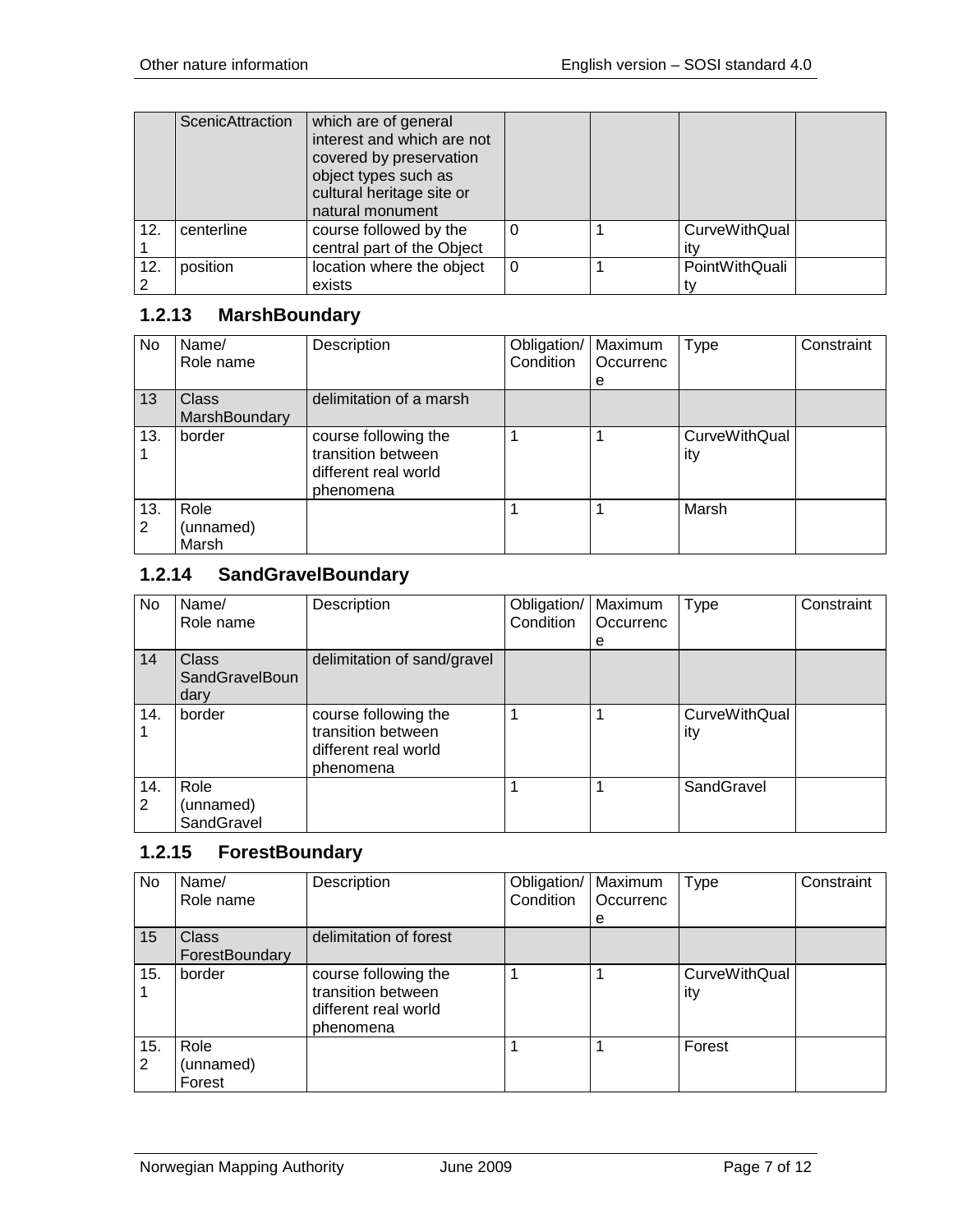# <span id="page-7-0"></span>**1.2.16 RockOutline**

| No  | Name/<br>Role name | Description                 | Obligation/<br>Condition | Maximum<br>Occurrenc | <b>Type</b>          | Constraint |
|-----|--------------------|-----------------------------|--------------------------|----------------------|----------------------|------------|
|     |                    |                             |                          | е                    |                      |            |
| 16  | <b>Class</b>       | delimitation of marked rock |                          |                      |                      |            |
|     | <b>RockOutline</b> |                             |                          |                      |                      |            |
| 16. | border             | course following the        |                          |                      | <b>CurveWithQual</b> |            |
|     |                    | transition between          |                          |                      | ity                  |            |
|     |                    | different real world        |                          |                      |                      |            |
|     |                    | phenomena                   |                          |                      |                      |            |
| 16. | heightReference    |                             | 0                        |                      | HeightReferen        |            |
|     |                    |                             |                          |                      | ce                   |            |
| 16. | Role               |                             |                          |                      | Rock                 |            |
| 3   | (unnamed) Rock     |                             |                          |                      |                      |            |

#### <span id="page-7-1"></span>**1.2.17 ScreeBoundary**

| No.      | Name/<br>Role name            | Description                                                                     | Obligation/<br>Condition | Maximum<br>Occurrenc<br>e | <b>Type</b>                 | Constraint |
|----------|-------------------------------|---------------------------------------------------------------------------------|--------------------------|---------------------------|-----------------------------|------------|
| 17       | <b>Class</b><br>ScreeBoundary | delimination of scree                                                           |                          |                           |                             |            |
| 17.      | border                        | course following the<br>transition between<br>different real world<br>phenomena |                          |                           | <b>CurveWithQual</b><br>ity |            |
| 17.<br>2 | Role<br>(unnamed) Scree       |                                                                                 |                          |                           | Scree                       |            |

#### <span id="page-7-2"></span>**1.2.18 ProtectiveForestBoundary**

| No.      | Name/<br>Role name                                         | Description                                                                     | Obligation/<br>Condition | Maximum<br>Occurrenc | <b>Type</b>                 | Constraint |
|----------|------------------------------------------------------------|---------------------------------------------------------------------------------|--------------------------|----------------------|-----------------------------|------------|
| 18       | <b>Class</b><br><b>ProtectiveForest</b><br><b>Boundary</b> | delimits a ProtectiveForest                                                     |                          | е                    |                             |            |
| 18.      | border                                                     | course following the<br>transition between<br>different real world<br>phenomena |                          |                      | <b>CurveWithQual</b><br>ity |            |
| 18.<br>2 | Role<br>(unnamed)<br><b>ProtectiveForest</b>               |                                                                                 |                          |                      | <b>ProtectiveFore</b><br>st |            |

#### <span id="page-7-3"></span>**1.2.19 Association <<Topo>> Marsh -MarshBoundary**

| No  | Name/<br>Role name                      | Description | Obligation/   Maximum<br>Condition | Occurrenc<br>е | <b>Type</b>  | Constraint      |
|-----|-----------------------------------------|-------------|------------------------------------|----------------|--------------|-----------------|
| 19  | Association<br>Marsh -<br>MarshBoundary |             |                                    |                |              |                 |
| 19. | Role<br>boundaryMarsh                   |             |                                    | N              | MarshBoundar | Aggregatio<br>n |
| 19. | Role                                    |             |                                    |                | Marsh        |                 |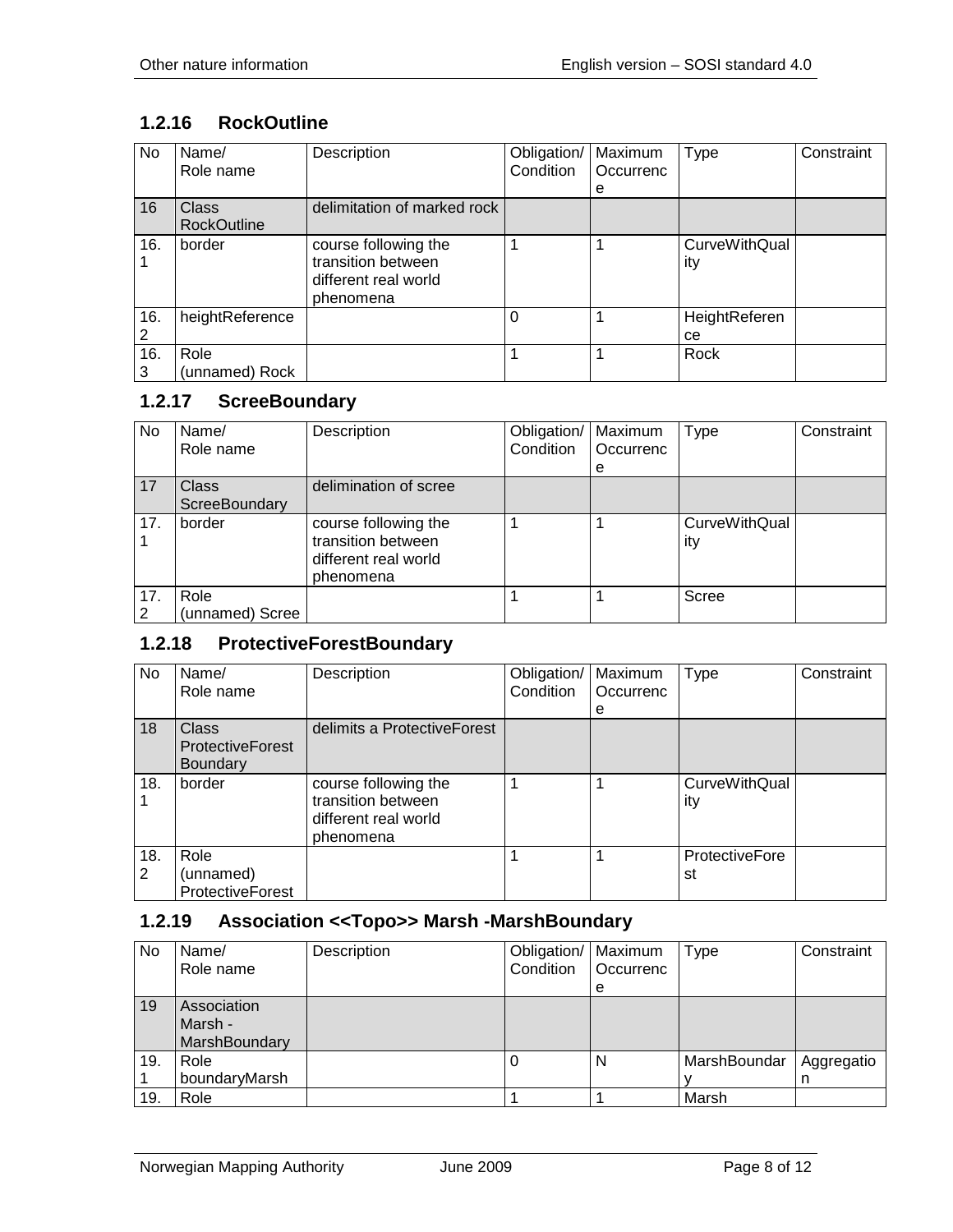| ∽<br>- | ___  |  |  |  |
|--------|------|--|--|--|
|        | Mars |  |  |  |

#### <span id="page-8-0"></span>**1.2.20 Association <<Topo>> Forest -ForestBoundary**

| No       | Name/<br>Role name                        | Description | Obligation/<br>Condition | Maximum<br>Occurrenc<br>е | <b>Type</b>   | Constraint      |
|----------|-------------------------------------------|-------------|--------------------------|---------------------------|---------------|-----------------|
| 20       | Association<br>Forest -<br>ForestBoundary |             |                          |                           |               |                 |
| 20.      | Role<br>boundaryForest                    |             |                          | N                         | ForestBoundar | Aggregatio<br>n |
| 20.<br>2 | Role<br>(unnamed)<br>Forest               |             |                          |                           | Forest        |                 |

#### <span id="page-8-1"></span>**1.2.21 Association <<Topo>> ProtectiveForest-ProtectiveForestBoundary**

| No.      | Name/<br>Role name                                                                    | Description | Obligation/<br>Condition | Maximum<br>Occurrenc<br>е | <b>Type</b>                         | Constraint      |
|----------|---------------------------------------------------------------------------------------|-------------|--------------------------|---------------------------|-------------------------------------|-----------------|
| 21       | Association<br><b>ProtectiveForest-</b><br><b>ProtectiveForest</b><br><b>Boundary</b> |             |                          |                           |                                     |                 |
| 21.      | Role<br>boundaryProtecti<br>veForest                                                  |             | 0                        | N                         | <b>ProtectiveFore</b><br>stBoundary | Aggregatio<br>n |
| 21.<br>2 | Role<br>(unnamed)<br><b>ProtectiveForest</b>                                          |             |                          |                           | <b>ProtectiveFore</b><br>st         |                 |

#### <span id="page-8-2"></span>**1.2.22 Association <<Topo>> SandGravel -SandGravelBoundary**

| No       | Name/<br>Role name                                    | Description | Obligation/<br>Condition | Maximum<br>Occurrenc<br>е | Type                   | Constraint      |
|----------|-------------------------------------------------------|-------------|--------------------------|---------------------------|------------------------|-----------------|
| 22       | Association<br>SandGravel -<br>SandGravelBoun<br>dary |             |                          |                           |                        |                 |
| 22.      | Role<br>boundarySandGr<br>avel                        |             | 0                        | N                         | SandGravelBo<br>undary | Aggregatio<br>n |
| 22.<br>2 | Role<br>(unnamed)<br>SandGravel                       |             |                          |                           | SandGravel             |                 |

#### <span id="page-8-3"></span>**1.2.23 Association <<Topo>> Scree -ScreeBoundary**

| No  | Name/<br>Role name                      | Description | Obligation/   Maximum<br>Condition | <b>Occurrenc</b><br>е | Type         | Constraint |
|-----|-----------------------------------------|-------------|------------------------------------|-----------------------|--------------|------------|
| 23  | Association<br>Scree -<br>ScreeBoundary |             |                                    |                       |              |            |
| 23. | Role                                    |             |                                    |                       | ScreeBoundar | Aggregatio |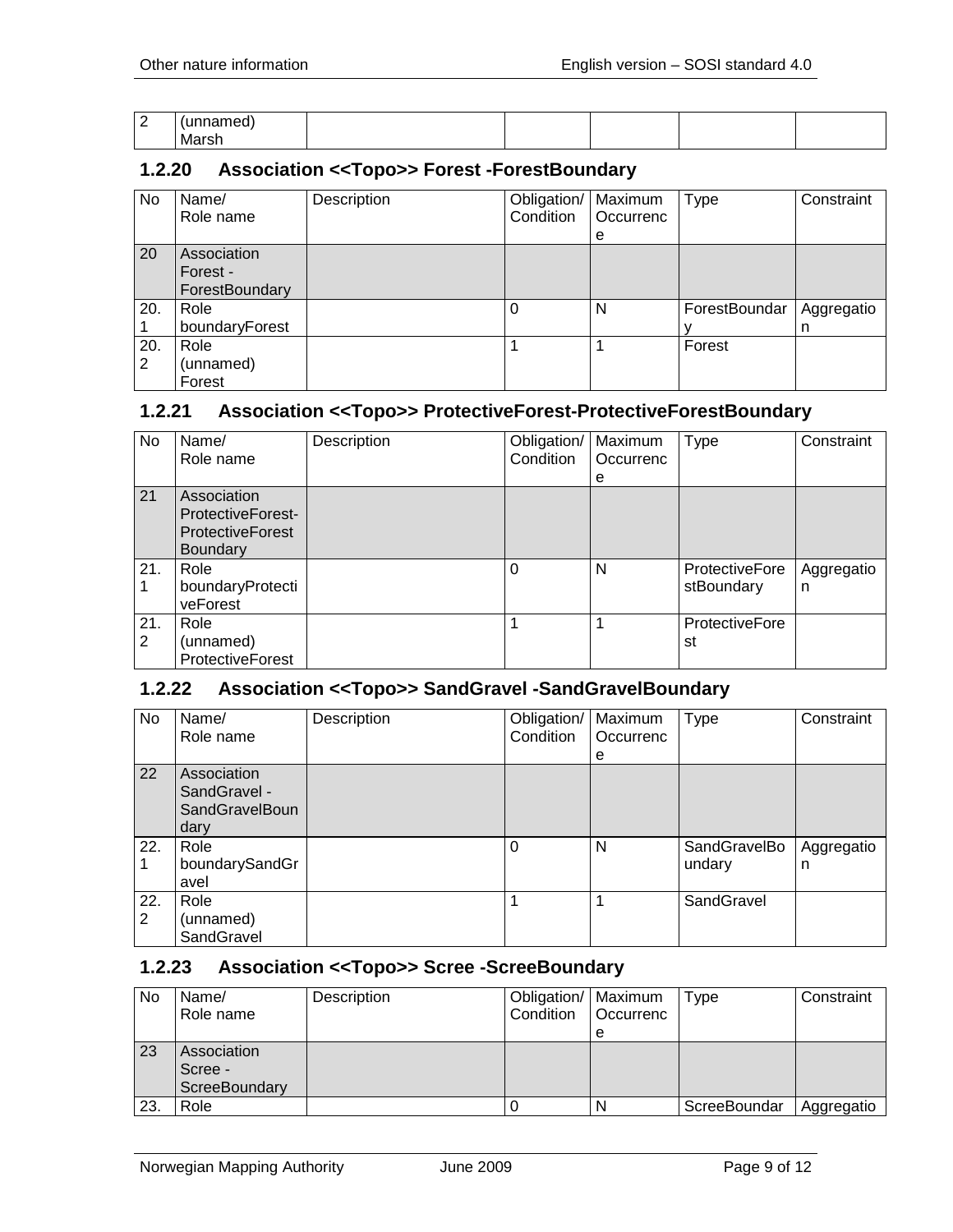|               | boundaryScree   |  |       |  |
|---------------|-----------------|--|-------|--|
| ററ<br>.ت      | Role            |  | Scree |  |
| Ð<br><u>_</u> | (unnamed) Scree |  |       |  |

# <span id="page-9-0"></span>**1.2.24 Association <<Topo>> Rock-RockOutline**

| No       | Name/<br>Role name                         | Description | Obligation/   Maximum<br>Condition | l Occurrenc<br>e | <b>Type</b>        | Constraint      |
|----------|--------------------------------------------|-------------|------------------------------------|------------------|--------------------|-----------------|
| 24       | Association<br>Rock-<br><b>RockOutline</b> |             |                                    |                  |                    |                 |
| 24.      | Role<br>boundaryRockOu<br>tline            |             | $\Omega$                           | N                | <b>RockOutline</b> | Aggregatio<br>n |
| 24.<br>2 | Role<br>(unnamed) Rock                     |             |                                    |                  | Rock               |                 |